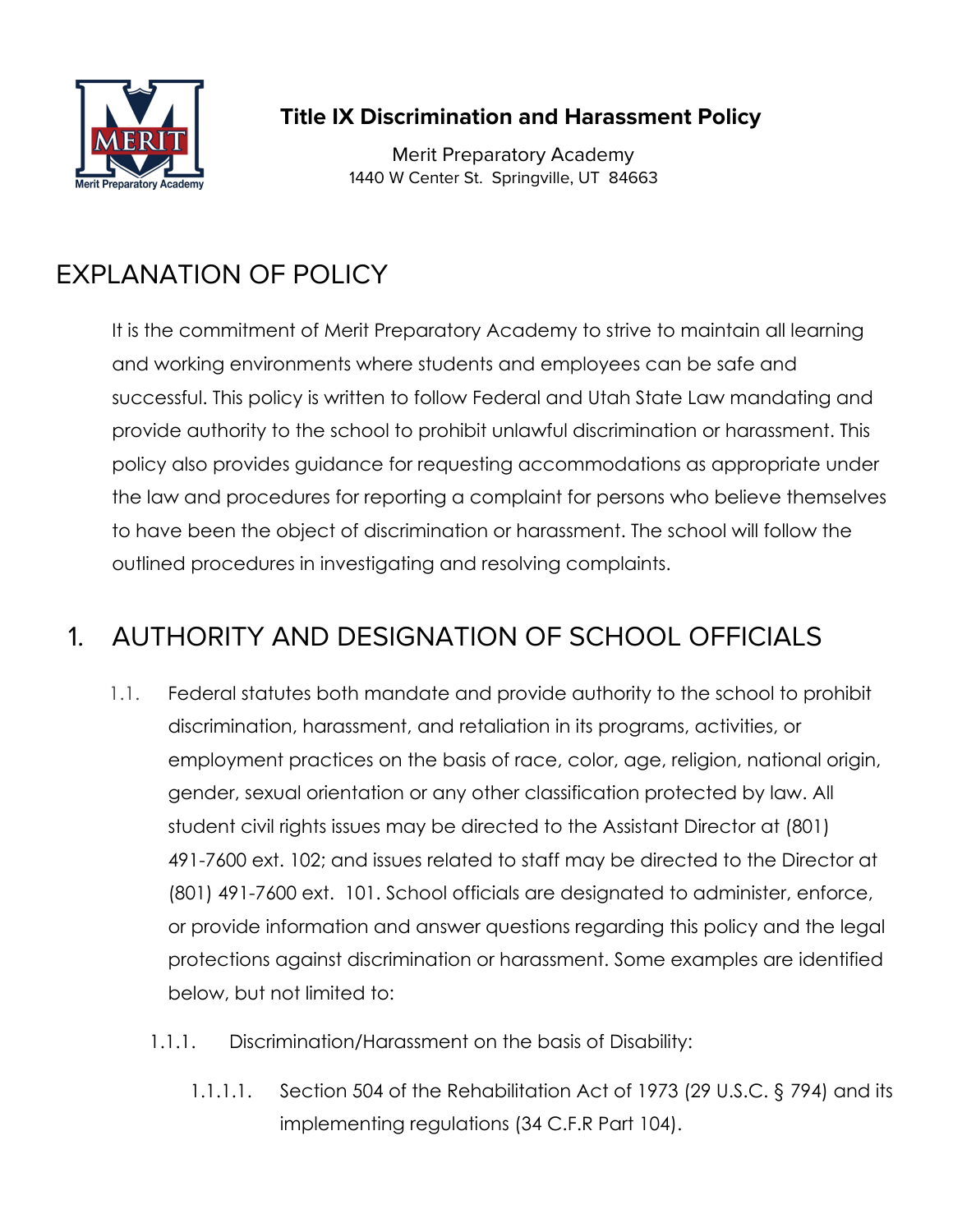- 1.1.1.2. Title II of the Americans with Disabilities Act (42 U.S.C. §§ 12131 12134) and its implementing regulations (28 C.F.R. Part 35).
- 1.1.2. Discrimination/Harassment on the basis of Gender: Title IX of the Education Amendments of 1972 (20 U.S.C. § 1681) and its implementing regulations (34 C.F.R. Part 106).
- 1.1.3. Discrimination/Harassment on the basis of Race, Color, or National Origin: Title VI of the Civil Rights Act of 1964 (42 U.S.C. § 2000(d)) and its implementing regulations (34 C.F.R. Part 100).
- 1.1.4. Discrimination/Harassment on the basis of Age: The Age Discrimination Act of 1975 (29 U.S.C. § 631) and its implementing regulations (34 C.F.R. Part 110).
- 1.1.5. Employment Discrimination/Harassment: Title VII of the Civil Rights Act of 1964 (42 U.S.C. § 2000(e)).

### **DEFINITIONS**

- 1. "Complainant" refers to the individual(s) making the allegation.
- 2. "Designated School Official" refers to the person responsible at the school level for resolving complaints involving this policy and relevant laws or regulations. This is the Assistant Director.
- 3. "Discrimination" refers to conduct which adversely affects another's environment or results in disparate treatment or impact, which is substantially based upon immutable characteristics such as sex, race, color, ethnic background, national origin, religion, gender, creed, age, citizenship, or disability.
- 4. "Harassment" refers to unwelcome conduct targeted at an individual or group of individuals, that is derisive, demeaning, or disparaging in nature and is based in whole or in part on the individual's age, race, color, sex, pregnancy, religion, national origin, marital status, disability, sexual orientation, or gender identity, or because an individual conforms or fails to conform with a real or perceived stereotype.
- 5. "Interim Supportive Measures" refers to services, adjustments, or other assistance temporarily put in place to protect any party during the investigation process, including appeals.
- 6. "Investigation Team" refers to a team consisting of the Designated School Official and appropriate Administrator.
- 7. "Respondent" refers to individual(s) against whom the allegation is made.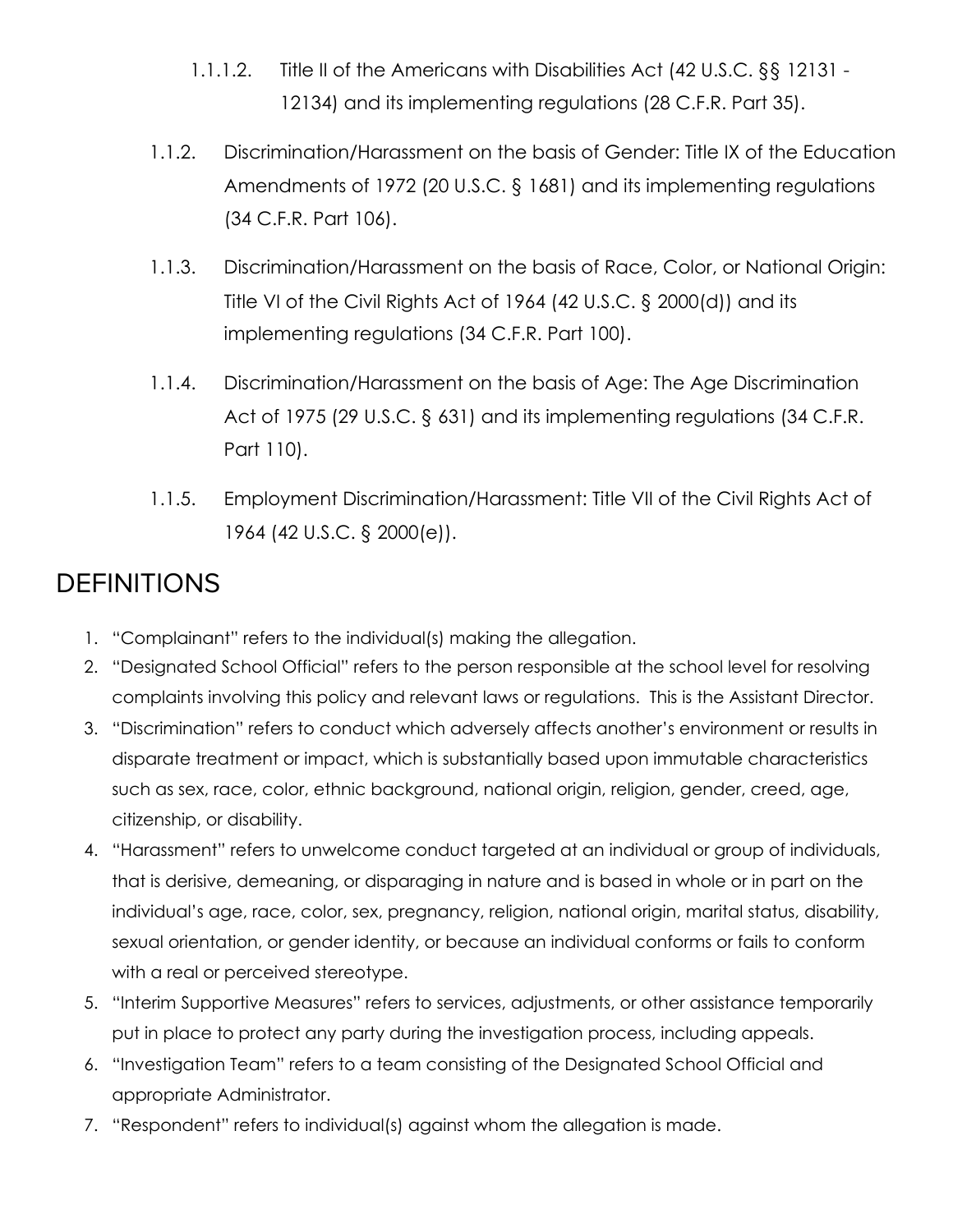- 8. "Retaliation" refers to any form of intimidation, reprisal, or harassment of individuals associated, in any way, with the filing of a complaint or its subsequent investigation.
- 9. "Witness" refers to the individual(s) with direct knowledge of or information about the allegations.

### PROCEDURES

# 1. EXTERNAL REPORTING

1.1 Complaints by parents, guardians, and patrons who believe they have been subject to discrimination or harassment may report a complaint. School officials will work collaboratively with the complainant to understand what occurred and respond appropriately.

1.2 At any time, a more formal complaint may be submitted to the Administration using this [form](https://docs.google.com/forms/d/1Iqjvc6o4NI6sSuzyY0AVEHcccIbq2xihPGStERQnNTE/edit) [\(Spanish\)](https://docs.google.com/forms/d/1LQdv-CCGYiqS0shb_3MLO-NygVIJ5gUN7AbHUIBZQGg/edit).

1.3 Nothing in this policy shall prohibit a person from filing an education discrimination or harassment claim with the Office for Civil Rights, Region VIII, US Department of Education, Federal Building, Suite 310, 1244 Speer Boulevard, Denver, CO 80204.

# 2. INTERNAL REPORTING FOR STUDENTS OR EMPLOYEES

2.1 Reporting a Complaint

2.1.1 Any employee or student who believes that he or she has been discriminated against or harassed may personally, or through a representative, report a complaint. An initial complaint can be made orally or in writing.

2.1.2 The following reporting options are available:

2.1.2.1 The Designated School Official (Assistant Director) is the person responsible for receiving complaints of discrimination or harassment at the school level. The school official will notify and work with the Director.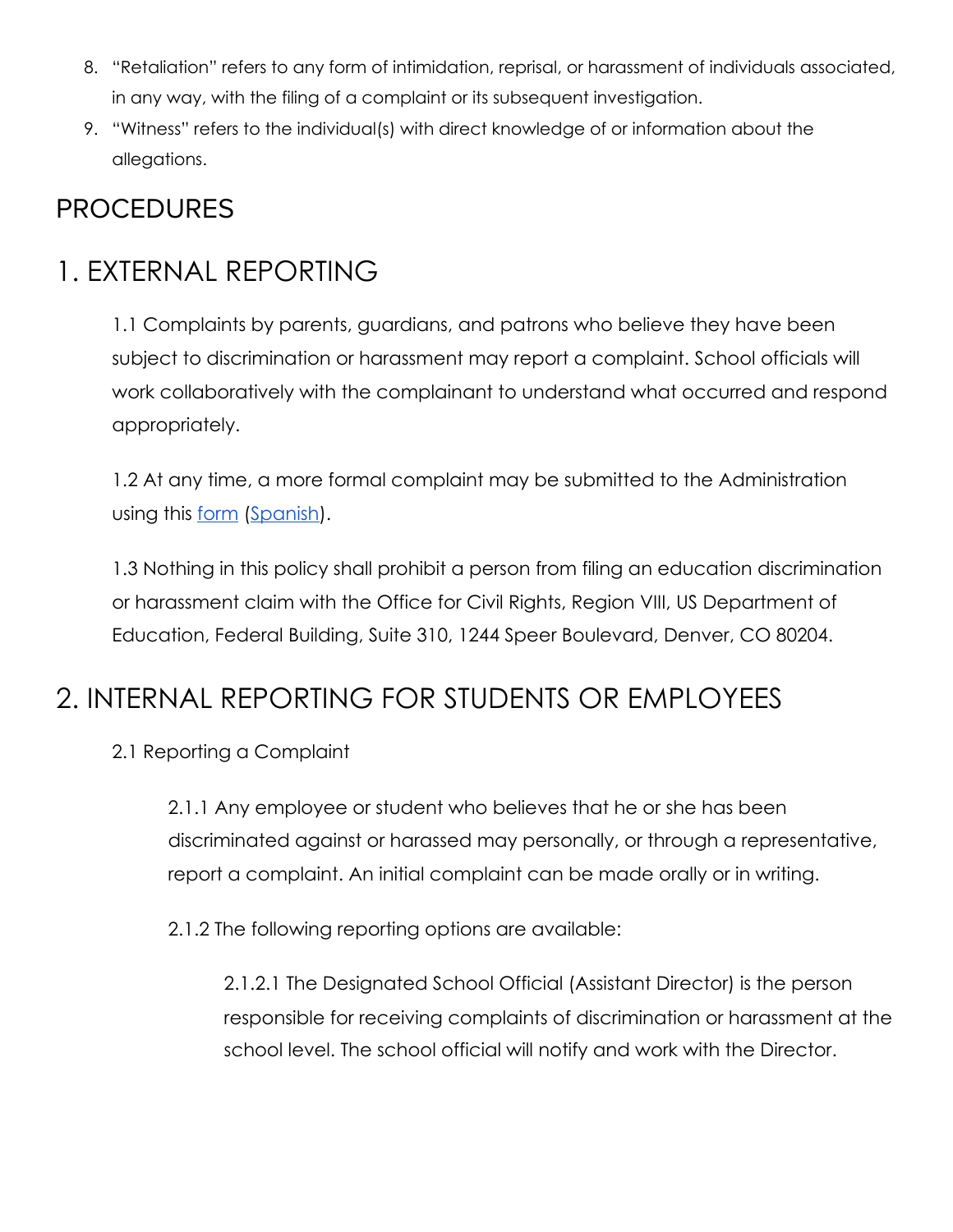2.1.2.2 If the complaint involves the Designated School Official, or the complainant is otherwise unwilling to notify the Designated School Official, the complaint may be reported directly to the Director.

2.1.2.3 If the complaint involves the Director, the complaint shall be reported to the Board Chair.

2.2 Formal Complaint Information

2.2.1 Complaints reported to a Designated School Official shall be in writing. A complainant may request assistance in the preparation or reporting of a complaint in providing the following information:

2.2.1.1 A description of the events in question and the dates of the occurrence.

2.2.1.2 The name(s) of the individual(s) involved, including person(s) responsible and witnesses.

2.2.1.3 Relevant background information.

2.2.2 The complaint may also include a statement of requested relief or corrective action. The [form](https://docs.google.com/forms/d/1Iqjvc6o4NI6sSuzyY0AVEHcccIbq2xihPGStERQnNTE/edit) ([Spanish](https://docs.google.com/forms/d/1LQdv-CCGYiqS0shb_3MLO-NygVIJ5gUN7AbHUIBZQGg/edit)) attached to this policy may be used for this purpose.

2.3 Time Limits

2.3.1 A complaint must be reported within 90 calendar days of the occurrence of the alleged discriminatory or harassing action. The Designated School Official, upon a finding that the circumstances of a complaint warrant an extension, may extend this time limit or other time limitations of this policy.

# 3. INVESTIGATION AND REMEDIATION PROCESS

3.1 Upon receiving a formal complaint, an investigation team will review the complaint, implement any appropriate interim supportive measures (such as counseling, schedule modifications, increased supervision, etc.), warn all parties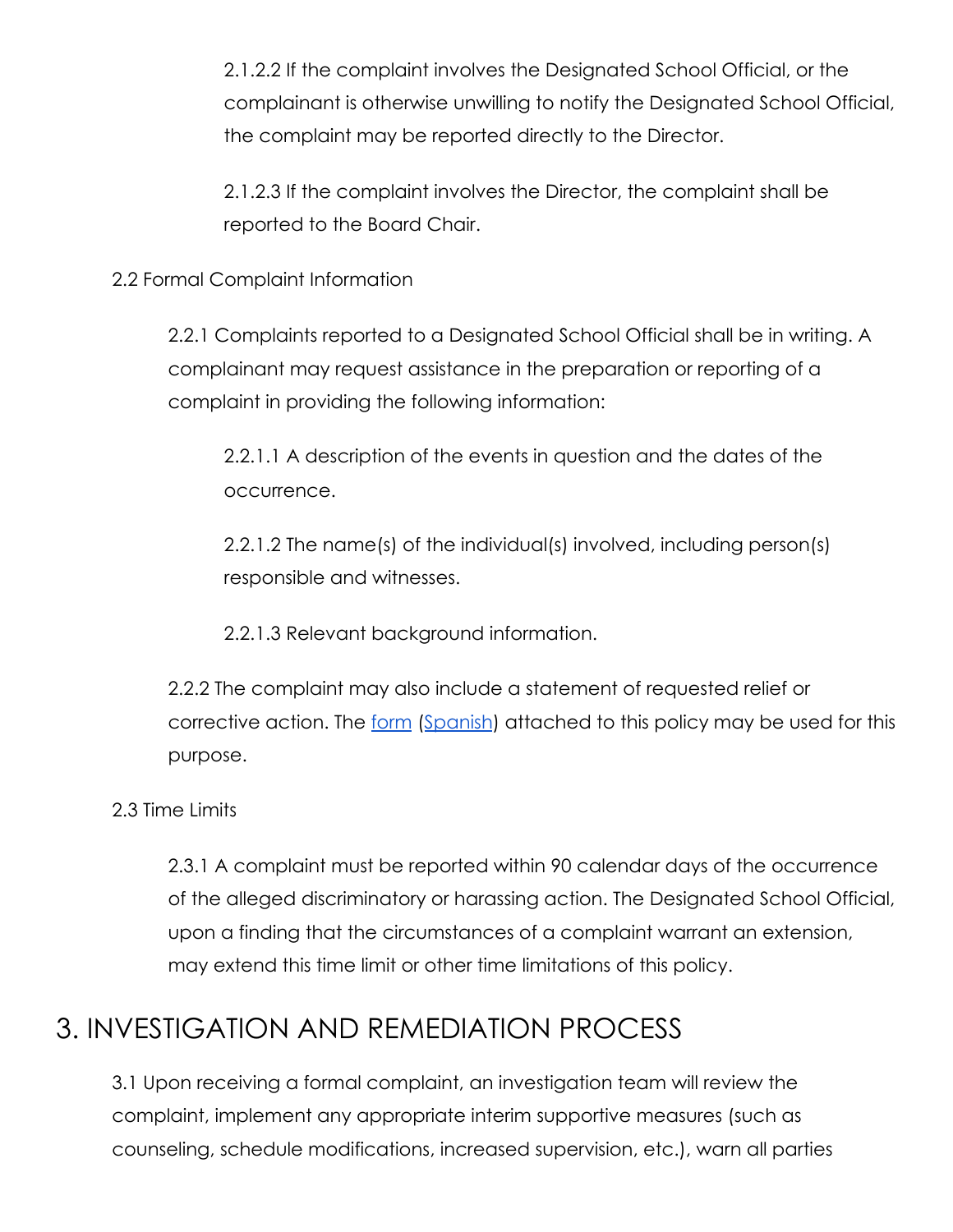against retaliation, and initiate an investigation into the alleged violation of school policy.

3.1.1 The investigation team will practice objectivity and proceed with the presumption of innocence. Any finding of responsibility can only come at the end of the investigation process.

3.2 Notification of Respondent

3.2.1 A member of the investigation team shall promptly notify the respondent in writing of the complaint. The notice shall include a copy of this policy and advise the respondent of the opportunity to submit an answer to the complaint.

3.3 The respondent may provide a written answer within ten (10) working days and may include:

3.3.1 affirmation or denial of each allegation in the complaint

3.3.2 an indication as to the extent to which the complaint has merit

3.3.3 an acceptance or rejection of relief or action requested in the complaint if any, and

3.3.4 other relevant information

# 4.0 INVESTIGATION FINDINGS, CONCLUSIONS, AND RESPONSE

4.1 An investigation shall be completed as quickly as practicable, but within thirty (30) working days of receipt of the complaint, unless extenuating circumstances require a longer period. All parties shall be notified of the extension of time.

4.2 After gathering relevant information, the investigation team shall weigh and analyze the information using the "preponderance of evidence" standard to draw conclusions about whether, and to what extent, the alleged conduct occurred.

4.3 Within ten (10) working days of the conclusion of the investigation, the Investigation Team shall provide all parties with a written disposition of the complaint.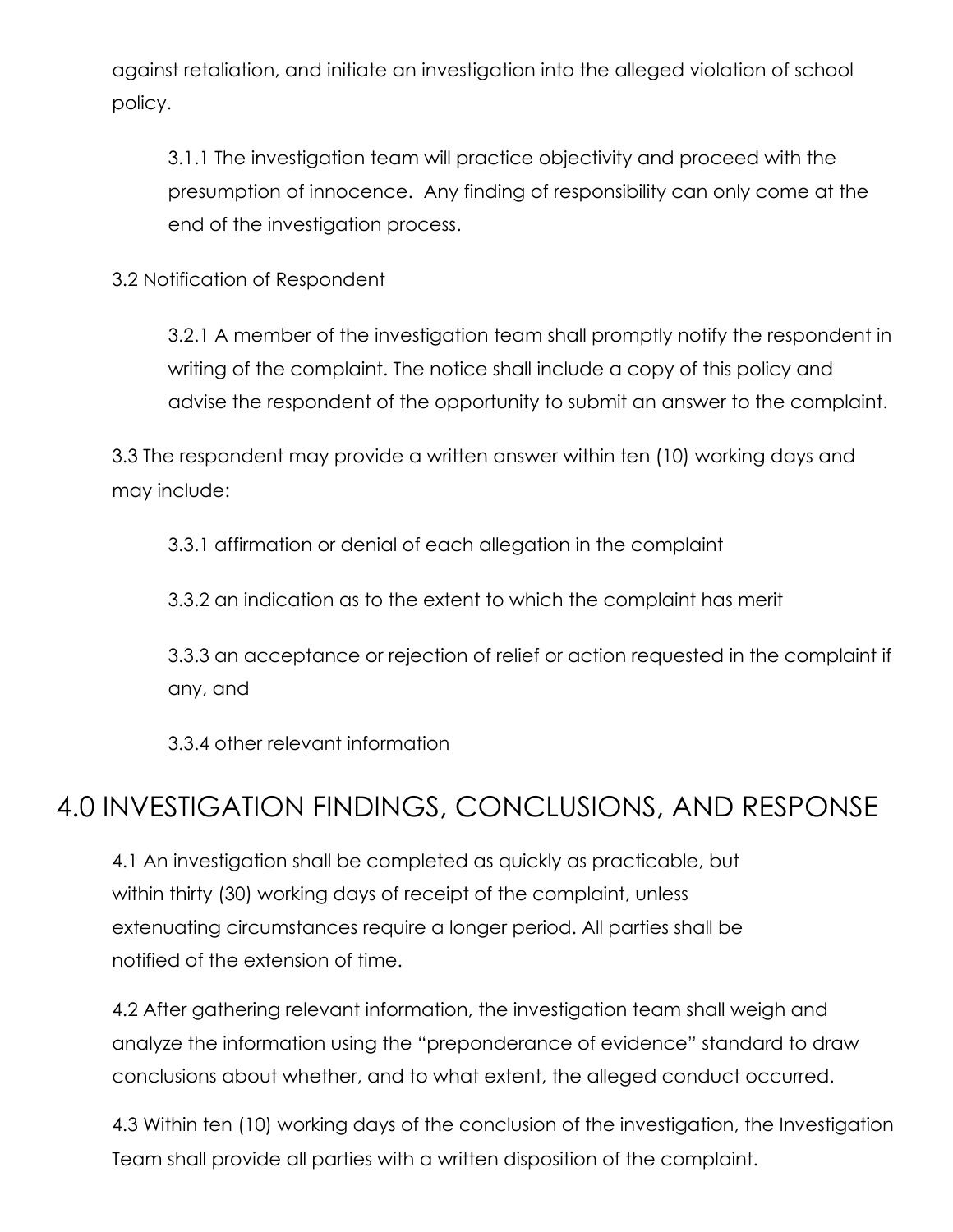4.3.1 The disposition will explain the position of the School and offer options for substantive resolutions of the complaint.

# 5. GENERAL PROVISIONS

5.1 Complaint and Respondent Right to Records

5.1.1 A complainant or respondent may request access to information and records in the possession of the School which bears upon the validity of the complaint. Records must be requested with reasonable specificity.

5.1.2 If obtaining the information requires unreasonable interference with other school duties and responsibilities or unreasonable school expenditure, the School may require that the requesting party pay the school reasonable fees for actual costs incurred in procuring and duplicating the records.

5.1.3 The School is not required to create a record in response to the request.

5.1.4 Information in requested records about subjects or persons not relevant to the complaint or which is otherwise private, controlled, or protected shall be expunged from the record.

#### 5.2 Right to Assistance

5.2.1 Both the complainant and the respondent have the right to be assisted by knowledgeable persons, organizations, or groups of their selection at their own expense, at any point during the initiation, reporting, or investigation of the complaint.

#### 5.3 Confidentiality

5.3.1 The School will strive to respect the confidentiality of the complainant and respondent, consistent with the school's legal obligations and the necessity to take appropriate action.

#### 5.4. Prohibition of Retaliation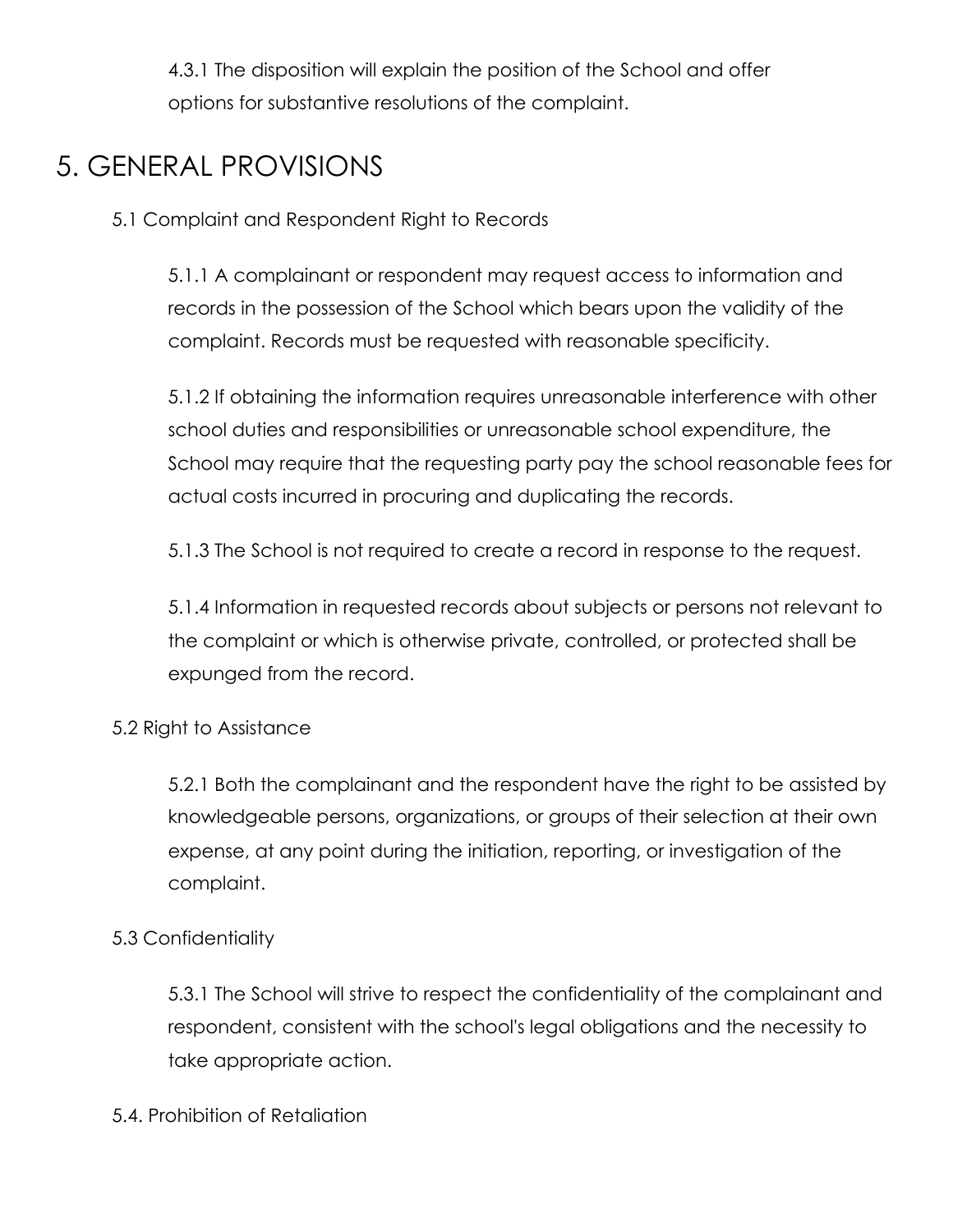5.4.1 Good faith submission of complaints will not adversely affect the complainant's future employment, grades, or work assignments. The school will discipline any individual who retaliates against any person who reports a complaint or who testifies, assists, or participates in a proceeding or hearing relating to a complaint. Retaliation includes, but is not limited to, any form of intimidation, reprisal, or harassment.

#### 5.5 False Claim

5.5.1 Malicious or frivolous complaints may subject a complainant to discipline or legal action.

#### 5.6 Records

5.6.1 Records shall be kept by the Designated School Official for a period of no less than three years. Records shall include the names and positions of complainants and respondents, dates of report and resolution, specific allegations, findings and conclusions, a statement of the final resolution, and details of corrective action. Such records shall be protected under [Utah Code](https://le.utah.gov/xcode/Title63G/Chapter2/63G-2-S304.html) [63G-2-304](https://le.utah.gov/xcode/Title63G/Chapter2/63G-2-S304.html). Recordings shall be a part of the School record.

#### 5.7 Notice

5.7.1 A summary of this policy and a reference to the full policy shall be delivered to each patron of the School annually and shall appear on the School website, school websites, and in other conspicuous locations.

# 6. APPEAL PROCESS

6.1 Complainants or respondents that are unsatisfied with the determination of the investigation findings, may make a written appeal of the decision to the Director within ten (10) workdays of receiving the decision. The request should include a rationale for the appeal.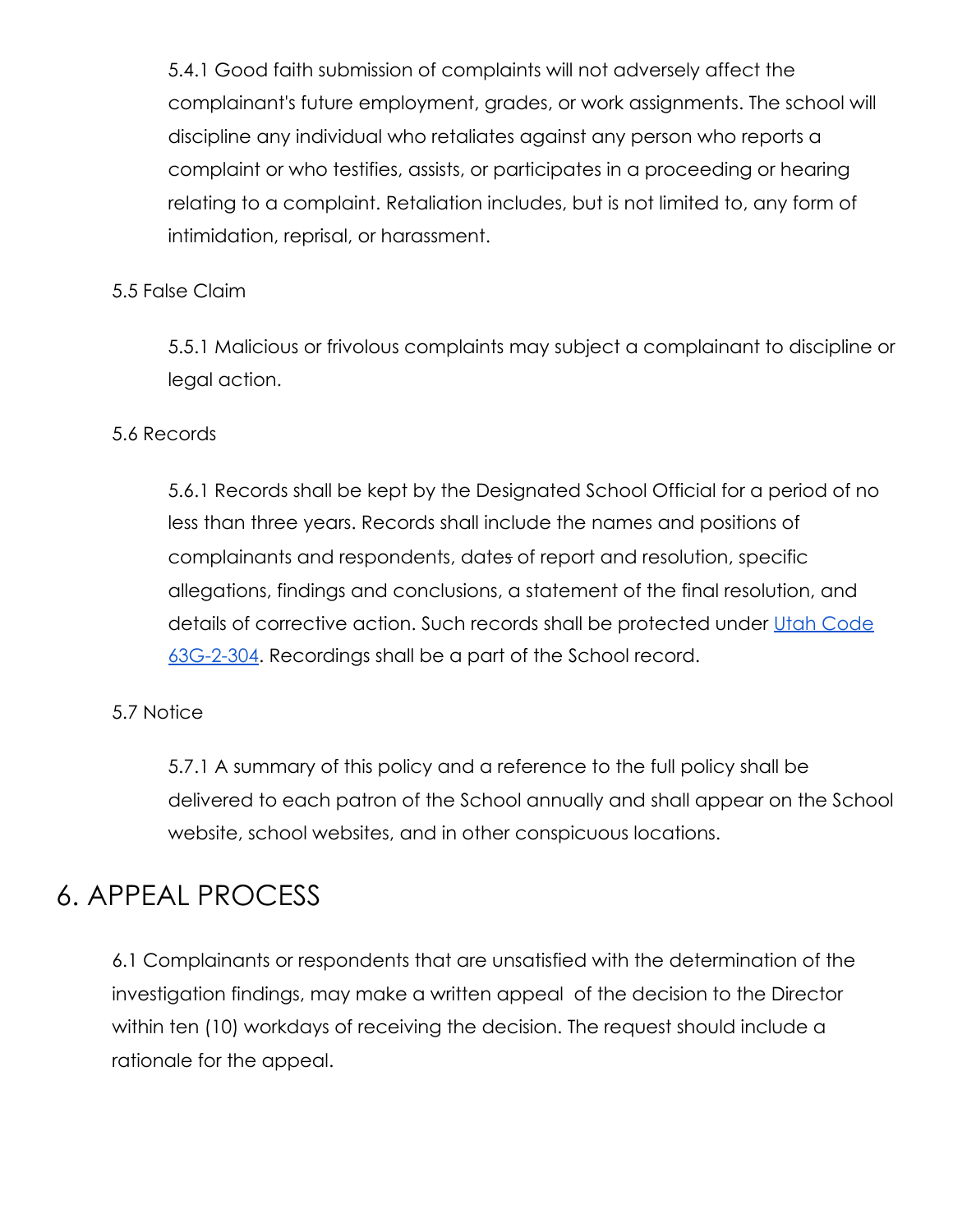6.2 Within ten (10) work days of receiving the appeal, the Director and Director's designee, shall review the case and render a decision that serves as the final administrative action.

# 7. REQUESTING ACCOMMODATIONS FOR SCHOOL FUNCTIONS OR EVENTS

7.1 Requests by individuals with a disability or other individuals entitled to receive an accommodation for access to school facilities, school programming, and school-sponsored functions or events shall be made in writing to the school Director.

7.2 Many accommodations and auxiliary aids can be offered without prior planning when requested. The Director of Operations will make every effort to accommodate needs as they arise. However, because some requests for accommodations may require additional planning (and may include competing needs), students, parents, guardians, and patrons are encouraged to make written requests for accommodations, particularly auxiliary aids, in advance of the date of the scheduled function or event. Such requests shall include:

7.2.1 The individual's name and a description of the school or work functions for which the auxiliary aid is being requested.

7.2.2 An affirmation that the accommodation is required because of disability; and

7.2.3 A detailed description of the accommodation being requested.

7.3 School Director and Administrative officials shall work collaboratively with students, parents, guardians, and patrons to determine what reasonable accommodations are available at no cost to the requester to achieve equal access to school events and functions. Primary consideration will be given to the accommodation choices of the individual making the request unless other equally effective means of accommodating an individual's need is available or if accommodation choices would